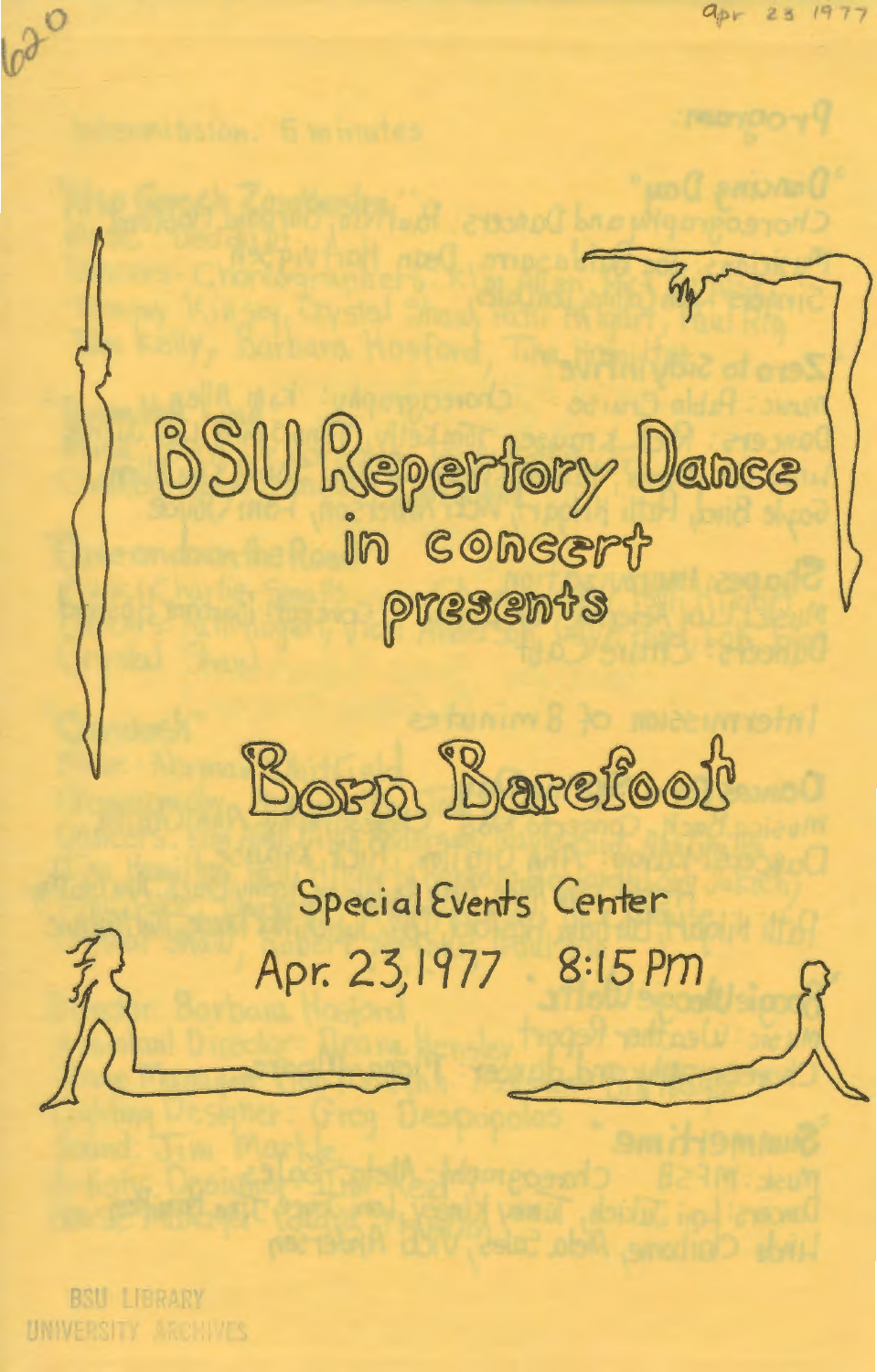Program:

*<i><u><b>SDoncing Day*</u> Choreography and Dancers: Paul Rio, Barbara Hosford Musicians: Joe Baldasarre, Dean Hartvigsen Singers: Leon Collins, Don Oakes,

# <sup>\*</sup>Zero to Sixty in Five"

music: Pablo Cruise Choreography: Kim Allen Dancers: Rick krause, Tomkelly, Tony Smith, Lori Jukich,<br>Winda Claiborns, Tammy kinsey, Crystal Shaw, Kim Allen,<br>Gayle Bird, Putti Hilgart, Vicki Anderson, Loni Joyce

Shapes: Improvization Music: Lux Aeterna by Ligeti Concept: Barbara Hosford Dancers: Entire Cast

Intermission of 8 minutes

Dances for a Spring Day<br>Music: Bach. Concerto Nos, Choreography: Ann Gratton<br>Dancers: Largo: Ann Gratton, Rick Krause Presto: kim Allen, Alan Anderson, kathy Brach, Ann Gratton, Patti Hilgart, Barbara Hosford, Lori Julich, Rick Knause, Just Malovic'

# Boogie Woogie Waltz'

Music: Weather Report Choreography and dancer: Mona Moore

#### Summertime

Music: MFSB Choreography: Aleta Sales<br>Dancers: Lovi Jukich, Tammy kinsey, Loni Joyce, Tina Mamilton<br>Linda Claiborne, Aleta Sales, Victi Anderson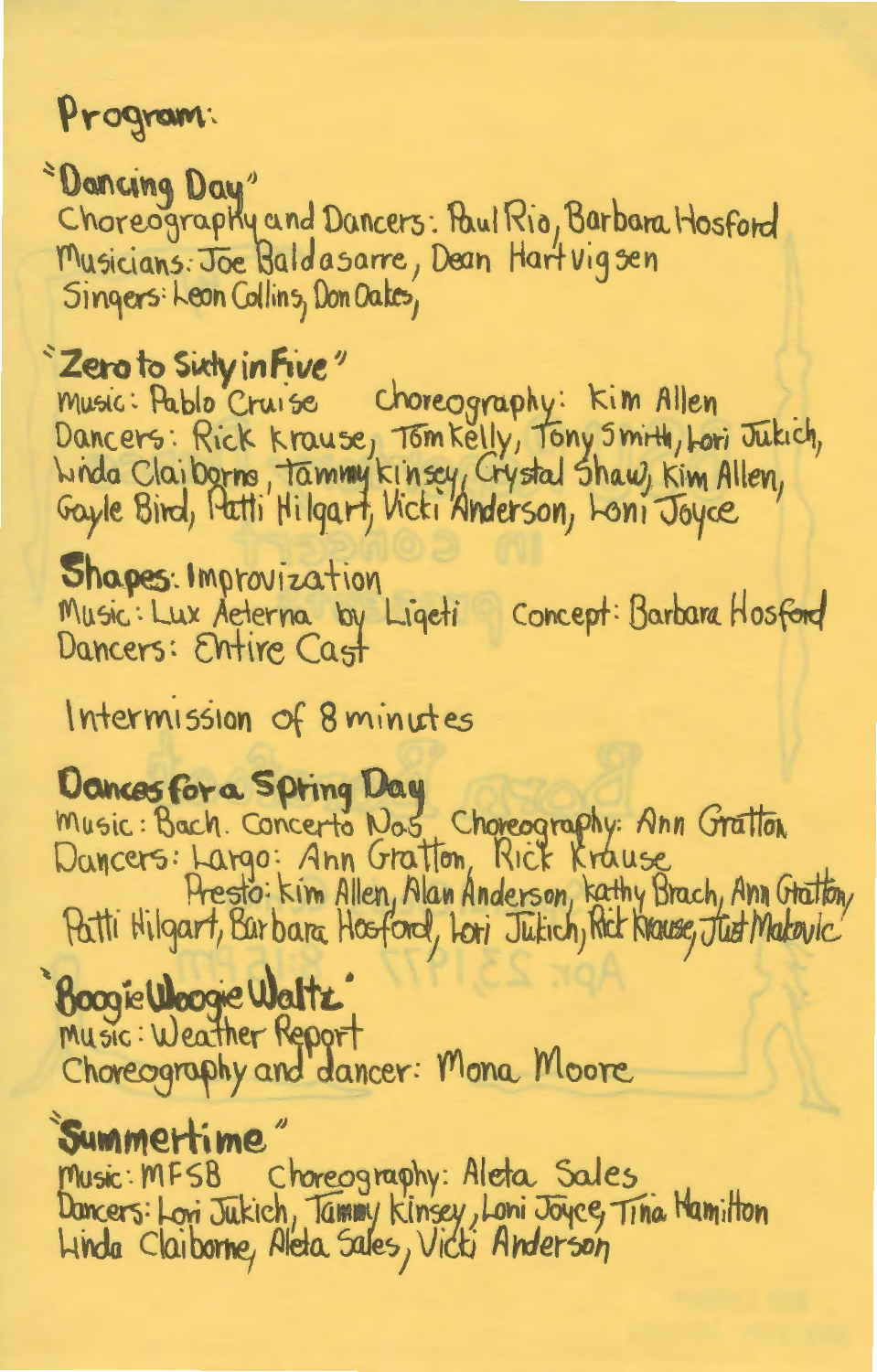#### Intermission: 5 minutes

# 'Also Sprach Zarathustra''

Music: Deodato

Dancers-Choreographers: Kim Allen, Rick krause,<br>Tammy Kinsey, Crystal Shaw, Patli Hilgart, Paul Rig<br>Tom Kelly, Barbara Hosford, Tina Hamilton

#### - Down the Line"

Music: Barry De Vorzon + Jerry Botkin Jr.<br>Choreography, Dancer: Kim Allen

### Ease andown the Road"

music: Charlie Smalls Choreography: Patti Hilgart<br>Dancers: Patti Hilgart, Vicki Anderson, Gayle Bird, Lon Joyce

## "Carwash"

Music: Norman Whitfield Choreography: Ann Gratton, Tom kelly<br>Dancers: Kim Allen, Alan Anderson, Gayle Bird, Ann Gratton,<br>Tina Hamilton, Patti Hilgart, Borbara Hosford, Lori Jukich,<br>Loni Joyce, Tom kelly, Tammy Kinsey, Rick Krause,<br>Crystal Shaw, R

Director: Barbara Hosford<br>Assistant Director: Deana Hensley<br>Stage Manager: Bob Maughn. Assistant: Bill Nagel<br>Lighting Designer: Greg Despopolos<br>Sound: Jim Markte<br>Artistic Designer: Jim Reid<br>Haise Manager: Jim Reid House Manager: Julia Franklin